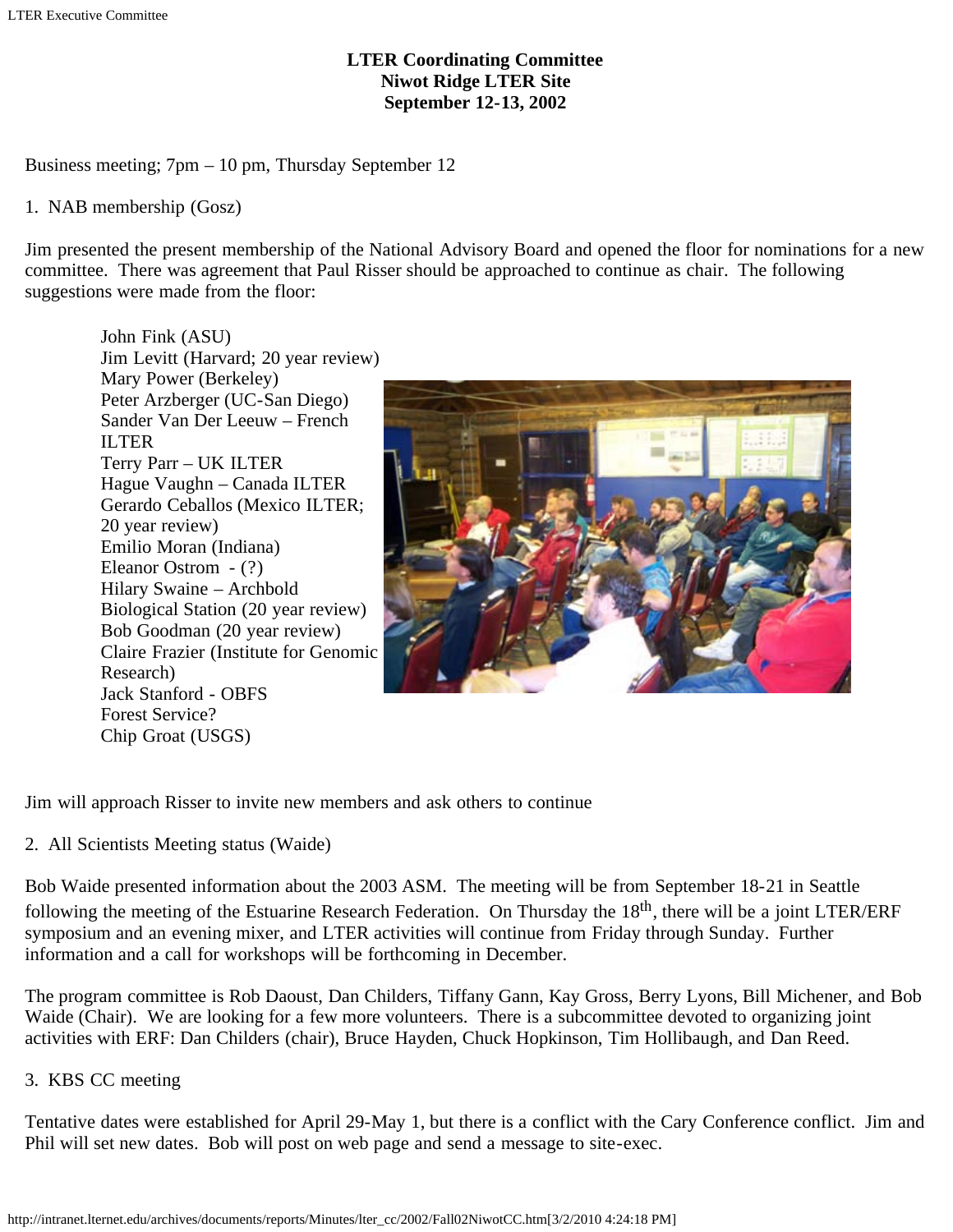The KBS meeting will be during the week. In the future, we will alternate weekday and weekend meetings.

#### 4. BNZ CC meeting

The Executive Committee recommended postponing the Alaska CC meeting until 2004 because of potential conflicts with the ASM (Grimm moved, Huenneke seconded; motion passed). Marilyn Walker indicated that this would not be a problem for BNZ; no other comment was made. We will stay with the same science theme.

The CC voted among four offers to host the Spring 2004 meeting – Santa Barbara, Jornada, Georgia Coastal, Plum Island at MBL. Santa Barbara won overwhelmingly.

Future meetings are as follows:

| Spring 2003 | Kellogg                                                       |
|-------------|---------------------------------------------------------------|
| Fall 2003   | ASM (to be decided later)                                     |
| Spring 2004 | Santa Barbara Channel (perhaps with a working group at NCEAS? |
| Fall 2004   | Bonanza,                                                      |
| Spring 2005 | Florida Coastal Everglades                                    |
| Fall 2005   | Virginia Coast                                                |

Send out schedule of CC meetings (Bob)

5. Exec election

Moved and passed to expand Exec to six members and eliminate alternate. Five candidates had been nominated (Childers, Hobbie, Hopkinson, Kelly, and Priscu), but Priscu's name was removed because he had not yet indicated his willingness to serve. No new candidates proposed from the floor.

John Hobbie and Dan Childers were elected in a close vote.

6. NSF annual science symposium theme

This theme should relate to a strategic plan for the 2005 budget opportunity

Exec recommends the following theme: "Examples of integration of geosciences and social sciences into the LTER program: progress and prospects"

This relates to the potential for augmenting sites as was done for Coweeta and North Temperate Lakes. Potential talks on this theme:

"Overview: Need and Scope of Integration for these disciplines"

"Hydrologic and Land Use Controls on the Dynamics of Lakes (NTL)"

"Social Influences on Ecosystem Variables in Space and Time"

"Storms and Groundwater Controls on Ecosystem Patterning"

"Legacies of Past Land use"

"Dynamic Climate-Vegetation Interactions in a Warming World"

"Do we have to Modify Ecological Theory to more Correctly Involve the Role of Humans in Ecological Systems" Can we get Academy to sponsor symposium and invite agencies? (Grimm); check with Henry (Bob)

We also need to develop way of capturing science theme talks (Bob)

7. Annual CC meeting themes

Jim presented the following recommendation from the Exec for choosing new science themes:

Decisions will be made on the basis of short proposals due in January of the year before the science theme meeting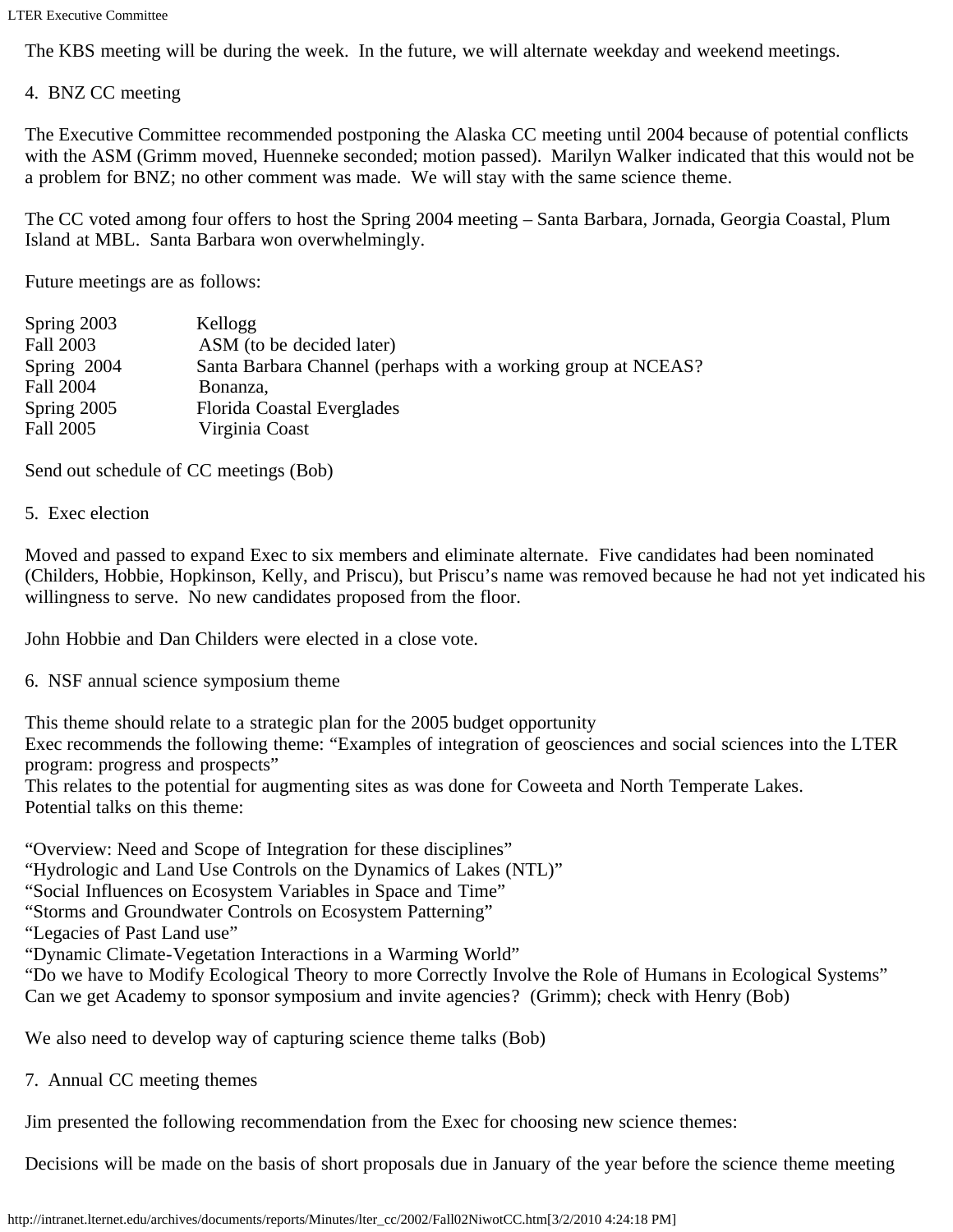will take place. These proposals will be evaluated by the Committee on Scientific Initiatives and recommended to the full CC for approval in the spring meeting. Proposals will include:

- overall theme
- why timely and important
- format of meeting
- resources needed
- long-term followup and products such as proposals
- outside participants
- potential to create a module in the NIS
- budget



The first round of proposals will be requested for January 2003 for the fall All Scientists Meeting. The proposed mechanism was accepted unanimously by the CC. The CC further endorsed competition for a science theme at 2003 ASM if resources become available via the Network Office proposal. The science theme for the Bonanza meeting has already been chosen, so the next science them after the ASM will be in Spring 2004.

Bob will draft a **call for proposals** and **circulate draft to Exec**) for two science themes by January 1, 2003. One would be at the ASM and the second would be a working group meeting in association with the CC meeting in Santa Barbara in 2004.

#### 8. BioScience

John Hobbie gave a summary of the status of the BioScience articles.

## 9. ILTER activities

Jim gave a brief overview of the status of the ILTER Network. Mexico, South Africa, and France are the newest networks. The following specific points were raised:

- The 2003 ILTER annual meeting will be held in Beijing from September 5-8. The theme is "Theory, methodology and applications for ecosystem management." There will be a one-day business meeting followed by a two-day paper session leading to manuscripts for a book.
- There is an effort with the U.S. State Department Office in Copenhagen to develop a Baltic Regional ILTER Network. Bob Waide will be visiting Denmark, Sweden, Latvia, Estonia, Finland, and Belgium in November at State Department expense to discuss ILTER with scientists, institutions, and agencies.
	- o Perhaps Marilyn Walker can talk up ILTER at ITEX meeting in Norway (Bob)
- There has been an expression of interest from our ILTER partners in France, the UK, Austria, and the Slovak Republic to the European Commission for a project in on long-term ecological research to be included in the 6<sup>th</sup> Framework research plan. The project is called ALTER-EUROPE, An LTER-Network for Detecting, Forecasting and Managing Change in European Socio-Environmental Systems. The purposes are to:
	- o To create a European Network of Long Term Ecosystem Research (LTER) sites, based on existing national programmes and practical network design principles, to implement long-term policy-relevant monitoring, research, modelling, assessment and forecasting of ecosystem vulnerability to global change across Europe
	- o To integrate the study of ecological and human dimensions of environmental change in order to better understand and manage the integrated socio-environmental systems concerned, and in particular to determine the relationship between governance and sustainable development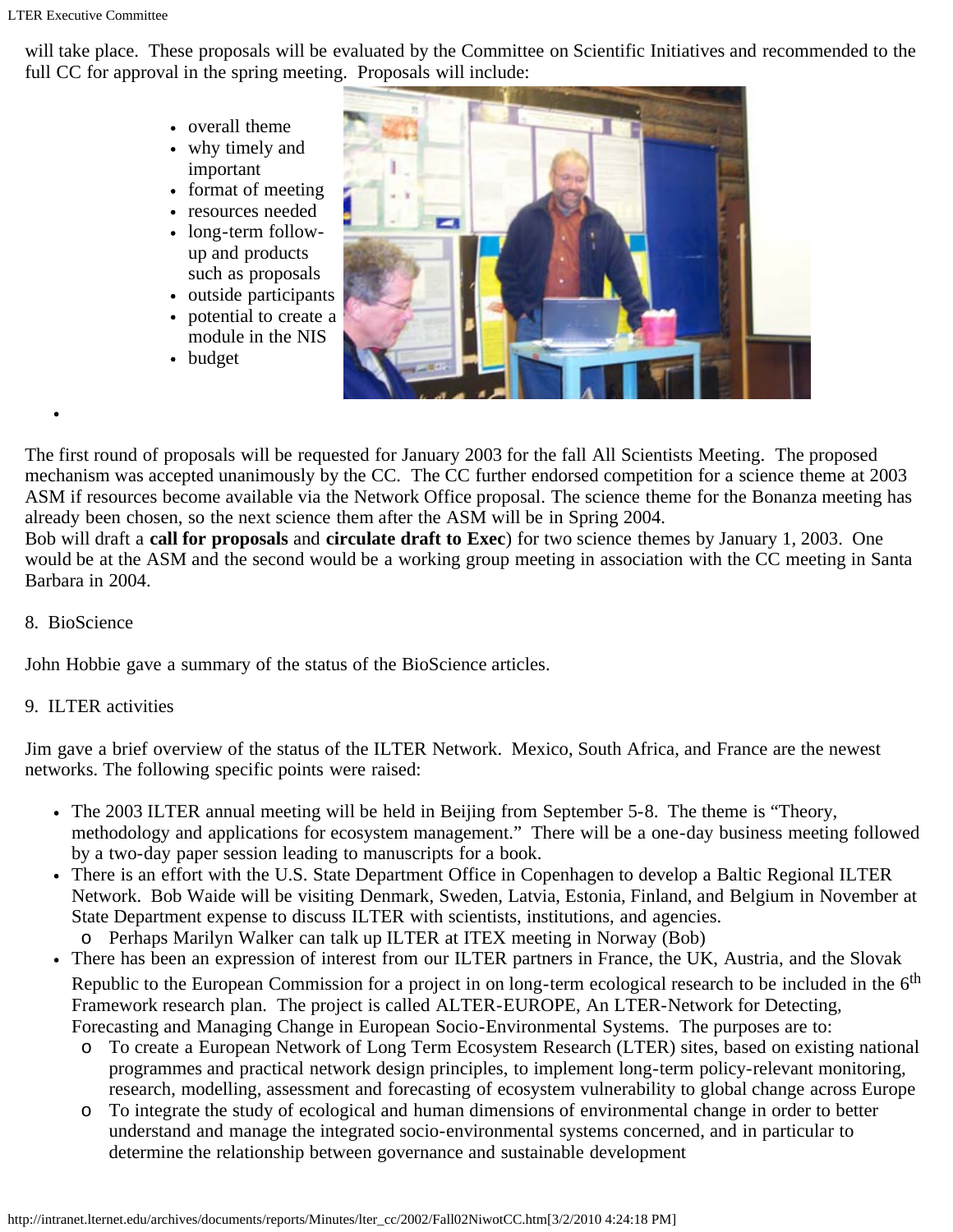- To develop an integrated information system and clearing-house linking distributed data-bases to enable data exchange between LTER scientists and delivery of information products to users across Europe
- o To analyse and compare data from a network of sites in order to identify, quantify and better understand natural and man-induced environmental changes and to provide a sound basis for adaptive management and policy development
- o To harmonise observational and experimental programmes across Europe, to exploit existing comparable long-term data-sets and generate new ones, to identfy ecosystem vulnerabilities and to deal with them sustainably
- o To improve the relationship between the science and the policy-making communities and to enhance the synergy between research and policy-making
- o To spread excellence in LTER through the expansion of the network to cover new countries, ecosystems and biogeographical regions across Europe.
- This effort ties into the EC-US work shop on "New Research Tools for a Life Sciences Decade" held in Valencia in June, 2001. The Global Ecological Observatory Network was one issue discussed at this meeting.

### Both of these developments indicate that we need a European Liaison Group. **Bob will send out a call for volunteers.**

10. Network Office Proposal Review status

Bob Waide gave a brief overview of the status of the Network Office proposal.

11. CUAHSI (Consortium of Universities for the Advancement of Hydrologic Sciences …)

Nancy Grimm gave a brief overview of CUAHSI and the Elements of it's Water Cycle Plan:

- Long-term Hydrologic Observatories (like NEON and LTER)
- Hydrologic Measurement Technology Center
- Hydrologic Information System (like NIS)
- Hydrologic Synthesis Center
- Possibly an information storage center and community modeling effort

Nancy recommended that LTER support this effort.

Business meeting; 8 am – noon, Friday September 13

12. Twenty Year Review

Jim presented an overview of the Twenty-year Review Report. Major points can be found at [http://lternet.edu](http://lternet.edu/). Discussion followed:

- What can we do to develop a plan that takes advantage of this review to let us do things that we already want to do? Our white paper has strategies, but doesn't really say what we want to do for network research. So we need white paper 2 with more goals.
- They also charged us to re think our governance. But that would have to come after the strategic plan
- Can we develop a strategic plan for responding to events serendipitous science?
- The notion of picking questions for a decade of research that would be sunseted is a good one, but it can be done while leaving a framework of core areas intact?
- Jim asked for evidence that the sites are really behind the network research model?
	- Problem is that sites weren't selected for network research
	- Gus if network were designed like NOAA, it would be less productive overall. This should be seen as an optimization exercise to see if site based research can better contribute to integrated questions.
	- Is there room in this model for synthetic activities that are not necessarily LTER network?
	- Jim there are no constraints. There is not need to limit to 24 sites. Links to other stations can build a more complete regional dataset. That's still networking.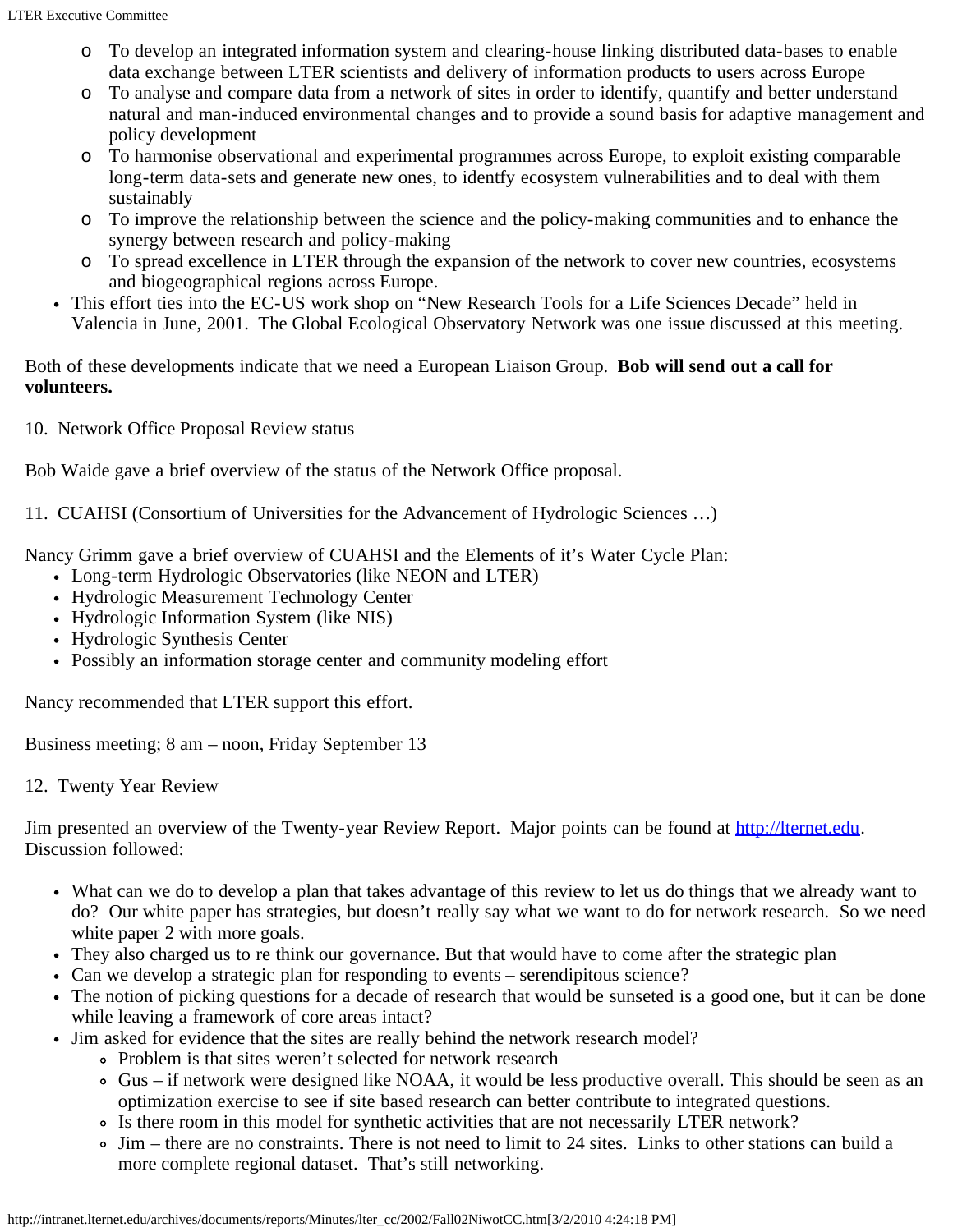Gosz presented six topics that need to be addressed, and requested volunteers for three working groups on topics 1, 3, and 5: intellectual goals, core areas revisited, and balance between site and network priorities.

Recommendations that pertain to each working group (from Grimm)

- $1 1, 2, 3, 4$  $3 - 5, 6, 7,$
- $5 7, 8, 9$
- \*1. Intellectual Goals of the Network (Hayden, Shaver) Questions for X-site synthesis, interdisciplinary collaboration What is our niche?
- 2. Primary Activities essential to site and network function Monitoring, modeling, informatics, synthesis, experiments, standing committee efforts, management, communication, etc.
- \*3. Core Areas revisited (Grimm, Gosz, Waide)
	- What does a core area do?
	- Should they be changed or expanded?
	- Do we organize the network by core areas, questions, interdisciplinary collaboration?
- 4. Funding Strategy, other directorates?
- \*5. Appropriate balance between site and network priorities (Knapp, McCartney) Strategies for Synthesis
	- Facilitating Network Science and synthesis through information management (NIS)
- 6. Network Governance

Working Group Charge:

Develop material for the Coordinating Committee and Executive Committee to use to formulate a response to the 20 yr review, and propose next steps to NSF (including budget). Additional group meetings may be required to develop a full strategic plan

Reports from each working group are available at **http://lternet.edu**. The next step is to work on incorporating notes into skeleton of strategic plan by September 25 (Bob, Jim, Bruce)

13. Increasing the rate of synthesis and network-scale publishing (Waide)

This agenda item was passed over

14. NIS working group/oversight committee effort (McCartney)

The advisory group for the development of NIS, the Network Information System for the LTER was created from the May 2002 EXEC recommendation that a mechanism be created for encouraging better interaction between scientists and information managers with respect to building cross-site data products. At the Fall CC meeting at NWT, EXEC reviewed a proposed plan of action developed by the information managers and then recommended to CC that a committee as described in that plan be formed for a limited duration with the specific goal of drafting a long-term plan for NIS development. This plan would become part of the LTER response to the 20-year review. The following areas need specific attention: 1) improving the articulation of IM efforts with the long-term plans being made for networkbased research in LTER, 2) setting expectations for content and useability of data products, 3) establishing criteria for evaluating progress and performance toward those goals, and 4) the recognition of responsibilities between researchers, IM personnel, the Network office, etc. In keeping with Gus Shaver's comments, we also need to decide whether this group should persist formally beyond the production of this plan or whether its mandate can be sustained simply by defining some de facto rules for membership based on involvement with current cross-site activities. Membership is designed to ensure balance between the CC, the IM committee, and the Network office. Site principal investigators that have agreed to participate are David Foster, Mark Harmon, and Marilyn Walker. The working group will put together a draft by the February 2003 Exec meeting.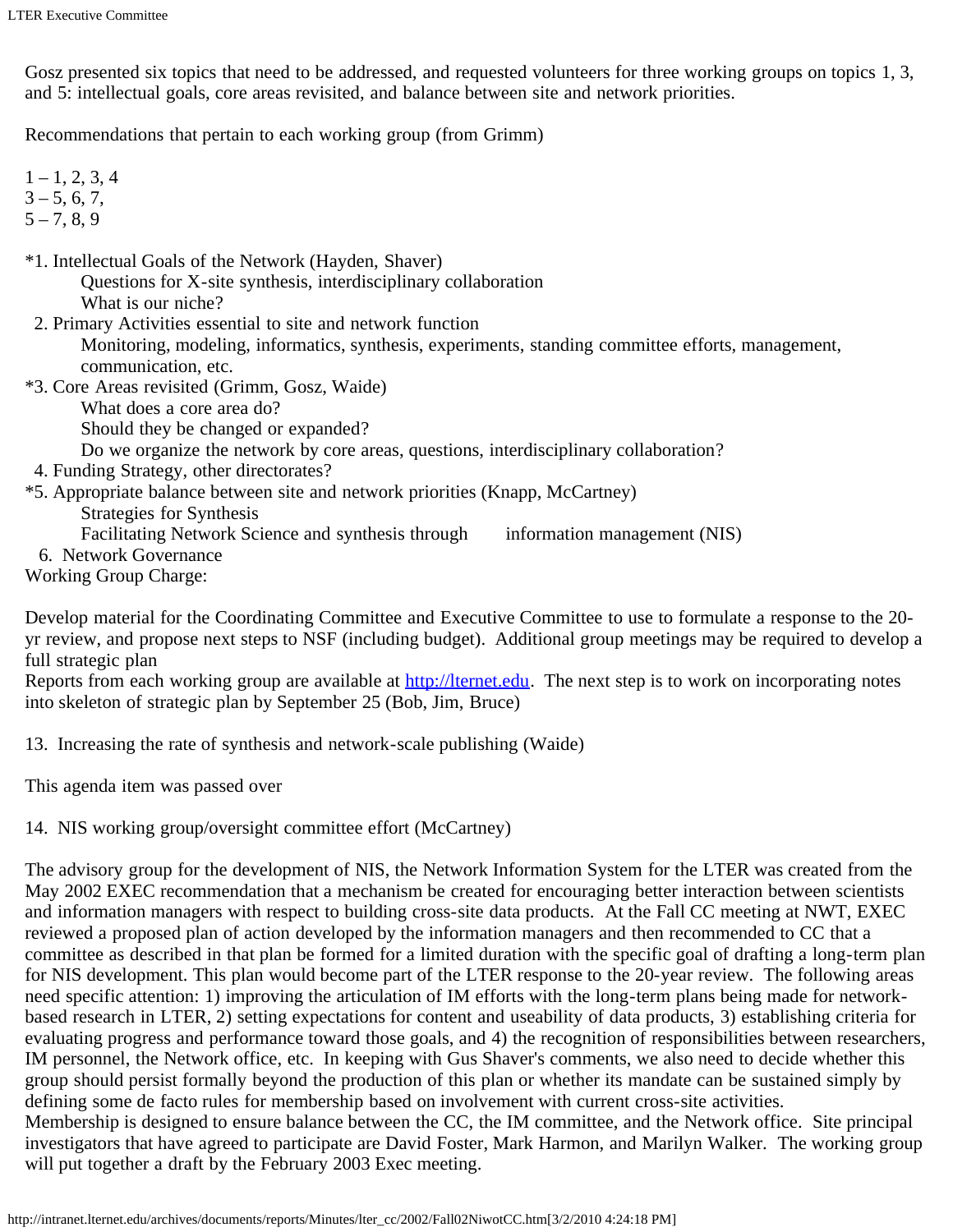

# **Niwot Ridge CC Meeting September 12-13, 2002**

Business meeting; 7pm – 10 pm, Thursday September 12

- 7:00 NAB membership (Gosz)
- 7:15 All Scientists Meeting status (Waide)
- 8:00 2003 CC meeting in Alaska status (Waide/Walker) Changing Climate and Disturbance Regime
- 8:45 EC election (Gosz) Gene Kelly John Hobbie Chuck Hopkinson Dan Childers John Priscu (?)
- 9:15 Next annual Science Theme at NSF in Feb. (Gosz)
	- DOM dynamics in freshwater and coastal systems Childers (FCE)
	- Biogeosciences. Integration of ecology with physical sciences, especially hydrology, -atmospheric science, astrobiology – Grimm (CAP)
	- Global Warming and Ecosystem Change Ducklow (PAL)
	- Decomposition: The other side of production Harmon (AND) and Coleman (CWT)
	- Taking advantage of the LTER Network to address regional, continental and global scale questions Knapp (KNZ)
- 9:45 BioScience articles/status (Hobbie) ILTER activities (Gosz) Network Office Proposal Review status (Waide)

Business meeting; 8 am – noon, Friday September 13

8:00 Twenty Year Review (Gosz/Waide) Report and cover Krishtalka review/discussion Strategic plan development, budget development